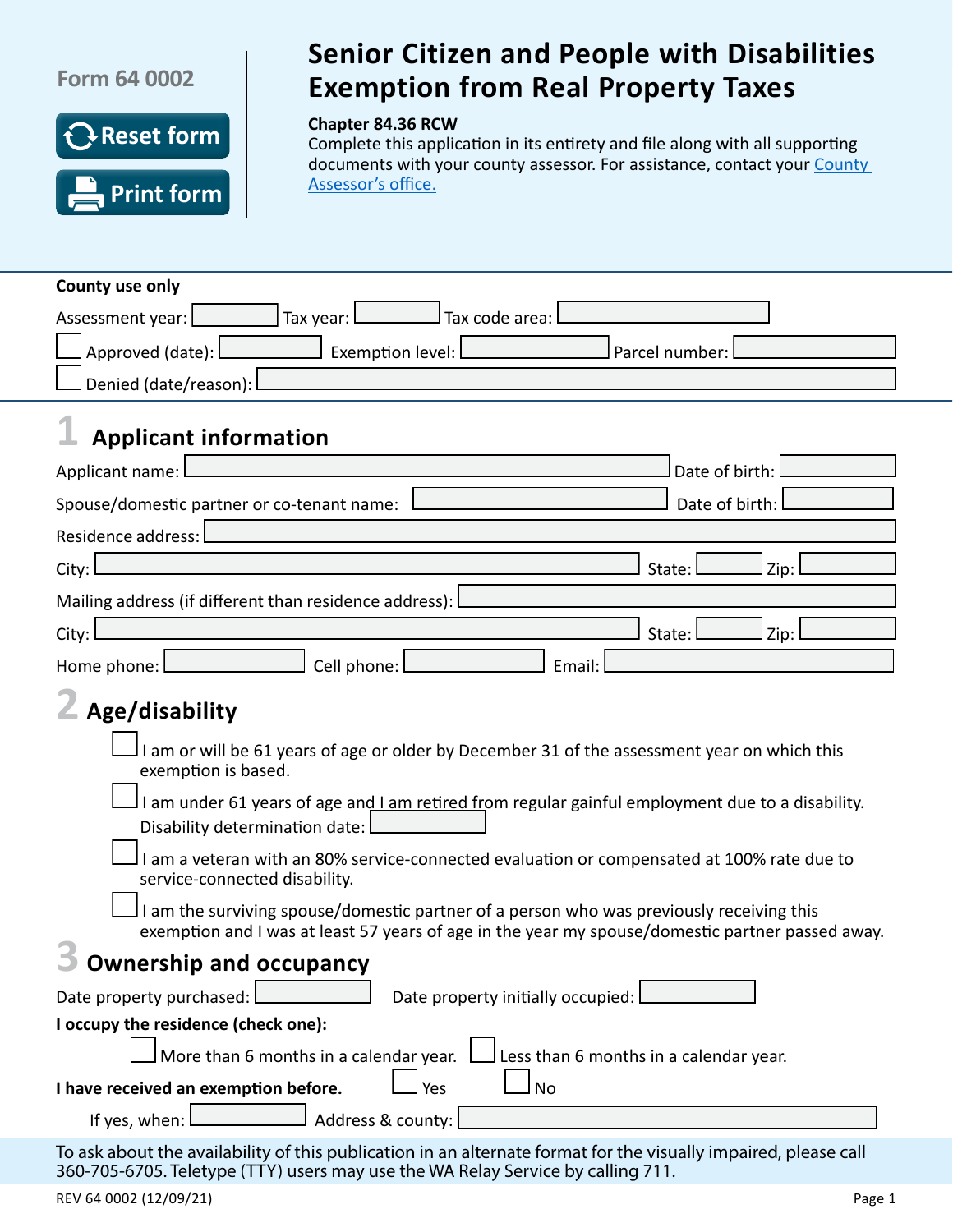### Senior Citizen and People with Disabilities Exemption from Real Property Taxes

| I sold my former residence.<br>Yes<br>No<br>If yes, when:<br>where:                                                                                              |
|------------------------------------------------------------------------------------------------------------------------------------------------------------------|
| <b>Property description</b><br>Type of residence:                                                                                                                |
| Single unit of a multi-unit dwelling duplex/condo<br>Single-family home<br>Housing co-op                                                                         |
| Mobile home<br>Make:<br>Model:<br>Year:                                                                                                                          |
| If mobile home, has the certificate of title been eliminated?<br><b>No</b><br>Yes<br>$\bullet$                                                                   |
| If mobile home, do you own the land where the mobile home is located?<br>Yes<br>N٥<br>$\bullet$                                                                  |
| This property includes:                                                                                                                                          |
| My principal residence and less than or equal to one acre of land.                                                                                               |
| My principal residence and more than one acre of land.                                                                                                           |
| <b>Combined disposable income</b><br>Year:                                                                                                                       |
| Total combined disposable income from the Combined Disposable Income Worksheet: \$<br>(See instructions. Submit your completed worksheet with this application.) |

# **6 Certification**

By signing this form, I confirm that I:

- Have completed the income section of this form and all proof of income is included.
- Understand it is my responsibility to notify the county assessor if I have a change in income or circumstances and that any exemption granted through erroneous information is subject to the correct tax being assessed for the last five years, plus a 100 percent penalty.
- Declare under penalty of perjury that the information in this application packet is true and complete.
- Request a refund under the provisions of RCW 84.69.020 for taxes paid or overpaid as a result of mistake, inadvertence, or lack of knowledge regarding exemption from paying real property taxes pursuant to RCW 84.36.381 through 389.

Signature of applicant: Date: Date: Date: 0 Date: 0 Date: 0 Date: 0 Date: 0 Date: 0 Date: 0 Date: 0 Date: 0 Date: 0 Date: 0 Date: 0 Date: 0 Date: 0 Date: 0 Date: 0 Date: 0 Date: 0 Date: 0 Date: 0 Date: 0 Date: 0 Date: 0 Da

## **What to do next:**

Send this form to your local county assessor.

Find your county assessors office here: [dor.wa.gov/countycontacts](http://dor.wa.gov/countycontacts)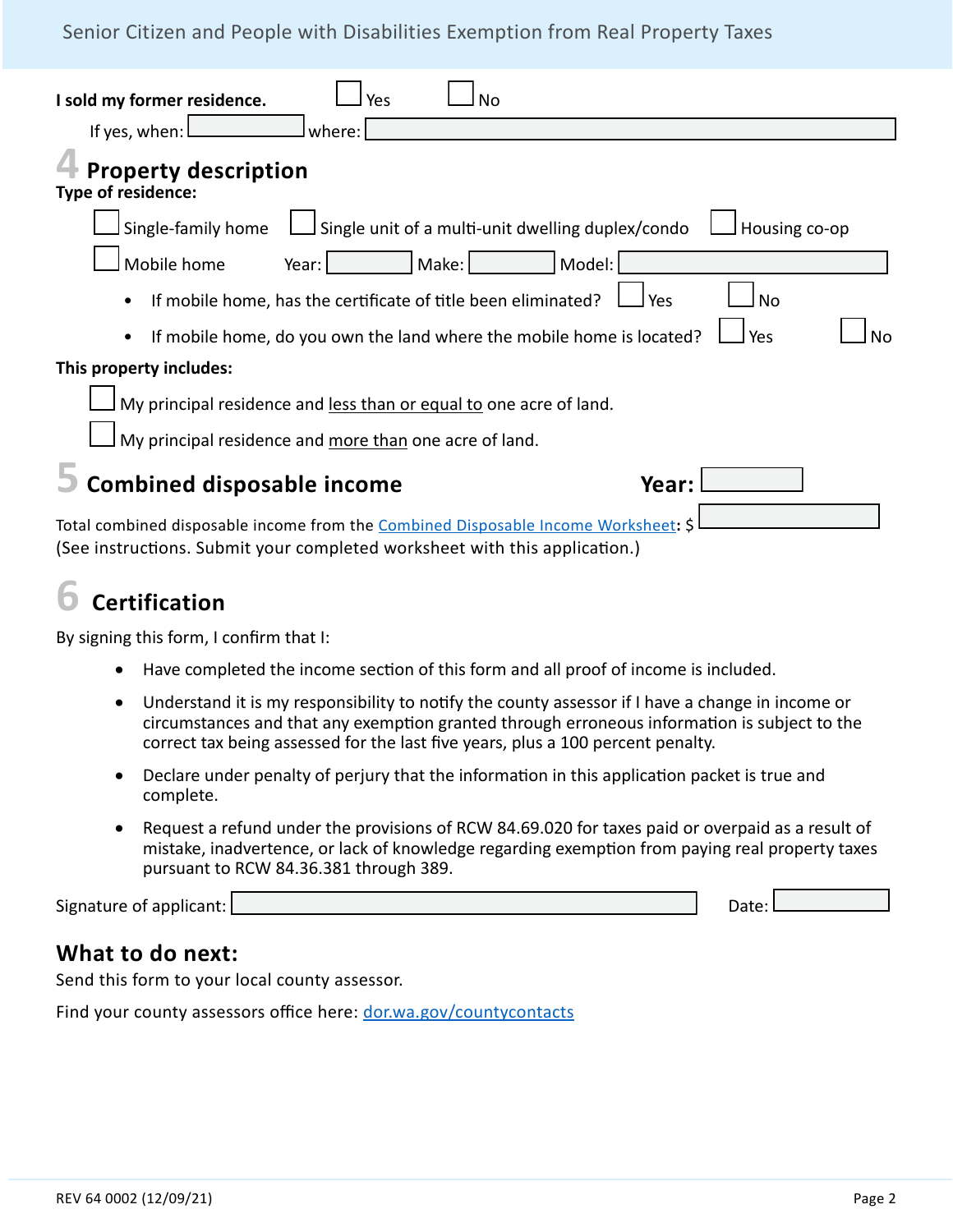## **Instructions for completing the application**

Complete Parts 1 through 6 in their entirety and include supporting documents to avoid delays in application processing. If you have questions, contact your county assessor's office.

## **Part 1**

A co-tenant is someone who lives with you and has an ownership interest in your home.

## **Part 2**

Check the appropriate box. See the *Documents to Include* section in these instructions to determine what to send for proof of age or disability.

## **Part 3**

Enter the date you purchased the residence and the date you began occupying the residence even if the dates are the same. If you have qualified and received an exemption on a Washington residence previously, indicate when and the address and county where the previous exemption was granted.

### **Part 4**

Details regarding your specific residence and parcel can be obtained from your county assessor's office.

### **Part 5**

Complete and attach the [Combined Disposable](http://dor.wa.gov/sites/default/files/legacy/Docs/forms/PropTx/Forms/63-0036.pdf)  [Income Worksheet](http://dor.wa.gov/sites/default/files/legacy/Docs/forms/PropTx/Forms/63-0036.pdf) and enter the total here.

#### **How combined disposable income is calculated**

Per RCW 84.36.383(1) "combined disposable income" is your disposable income plus the disposable income of your spouse/domestic partner and any co-tenants, minus expenses for you or your spouse/domestic partner for:

#### **How disposable income is calculated**

"Disposable income" has a specific definition for the purpose of this program. Per RCW 84.36.383(6), "disposable income" is adjusted gross income, as defined in the federal internal revenue code, plus all of the following that were not included in, or were deducted from, adjusted gross income:

• Capital gains, other than a gain on the sale of a principal residence that is reinvested in a new

principal residence.

- Amounts deducted for losses or depreciation.
- • Pensions and annuities.
- • Social security act and railroad retirement benefit.
- Military pay and benefits other than attendantcare and medical-aid payments.
- • Veterans pay and benefits other than attendantcare, medical-aid payments, VA disability benefits, and DIC.
- Dividend receipts.
- Interest received on state and municipal bonds.

These incomes are included in "disposable income" even when it is not taxable for IRS purposes.

#### **What are deductible expenses**

Expenses paid by you or your spouse/domestic partner (not reimbursed or covered by insurance) for:

- Prescription drugs.
- Treatment or care of either person in the home or in a nursing home, boarding home, or adult family home.
- • Heath care insurance premiums for Medicare Parts A, B, C, and D and Medicare supplemental (Medigap) policies.
- Durable medical and mobility enhancing equipment and prosthetic devices.
- Medically prescribed oxygen.
- Long-term care insurance.
- Cost-sharing amounts (amounts applied toward your health plan's out of pocket maximum).
- Nebulizers.
- Medicines of mineral, animal, and botanical origin prescribed, administered, dispensed, or used in the treatment of an individual by a Washington licensed naturopath.
- Ostomic items.
- Insulin for human use.
- • Kidney dialysis devices.
- • Disposable devices used to deliver drugs for human use.

For additional information, review the instructions for the [Combined Disposable Income Worksheet.](http://dor.wa.gov/sites/default/files/legacy/Docs/forms/PropTx/Forms/63-0036.pdf)